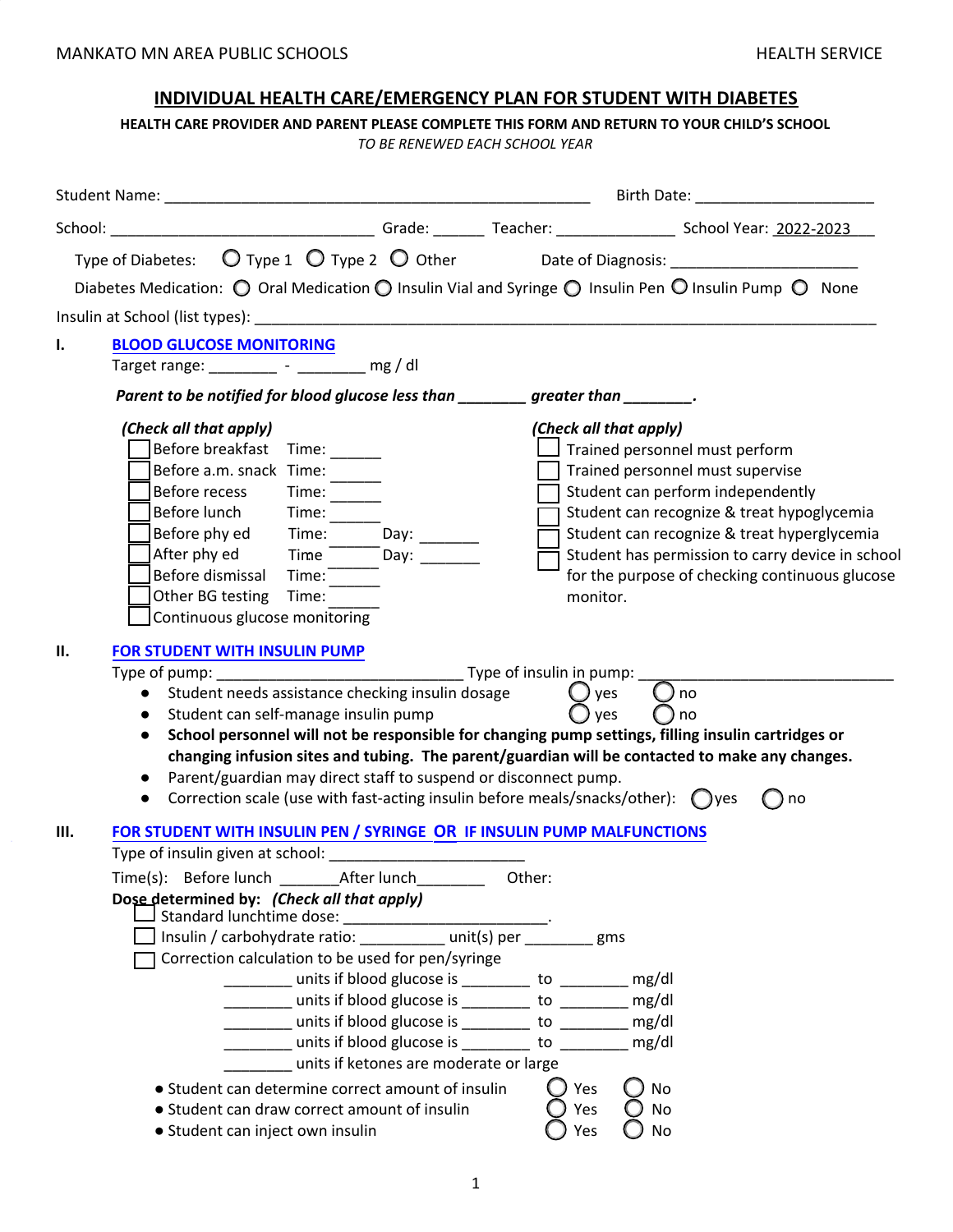# **IV. EMERGENCY CARE PLAN**

**1. LOW BLOOD GLUCOSE:** Student must be treated when blood sugar is below \_\_\_\_\_\_\_\_.

**Symptoms: Please check all that apply:** 

 $\Box$  Hunger  $\Box$  confusion  $\Box$  shakiness  $\Box$  sweating  $\Box$  paleness  $\Box$  headache  $\Box$  crying  $\Box$  sleepiness

 $\Box$  other behavioral changes. List additional symptoms:

**Treatment:** With any level of low blood glucose *never* leave student unattended. If treated outside the classroom, **a responsible person should accompany the student to the Health Service Office** for further assistance.

- Test blood glucose. If blood glucose monitor is not available, treat student immediately per symptoms.
- If blood glucose is below , give 15 gms of a fast-acting carbohydrate such as sugared juice, 3 to 4 glucose tablets, or other 15 gm carb:
- Wait 15 minutes. Recheck blood glucose. Continue until blood glucose is \_\_\_\_\_\_\_\_ or more.
- If student is conscious but unable to drink fluids, give one tube (15 gms) glucose gel. Place between cheek and gum with head elevated.
- Follow with snack or lunch when blood glucose rises above or when symptoms improve.
- Call Licensed School Nurse/designee and parent/guardian if gel used or symptoms continue.
- **2. SEVERE LOW BLOOD GLUCOSE:** Indicated when blood sugar is below \_\_\_\_\_\_\_\_\_. Symptoms: Unresponsive or unconscious or having seizure activity Emergency treatment:
	- Call 911 and parent also notify the office \* Stay with student \* Roll student on side and protect from injury.
	- Do not put anything to eat or drink in student's mouth.
	- Administer: Glucagon \_\_\_\_\_\_dosage \_\_\_\_\_\_\_route Baqsimi \_\_\_\_\_\_dosage Nasal Spray

No Medication prescribed

**1. HIGH BLOOD GLUCOSE**: Student must be treated when blood sugar is above \_\_\_\_\_\_\_\_.

**Symptoms:** Please check all that apply:

Extreme thirst | headache | abdominal pain | nausea | vomiting | frequent urination **Treatment:**

- Offer drinks that do not contain carbohydrates (i.e. water, sugar-free soda, Crystal Light). Encourage student to carry water bottle.
- Do not allow exercise if blood glucose above
- Recheck blood glucose in one hour and report results to the Licensed School Nurse/designee.
- Parent will provide ketone testing equipment  $\bigcap$  Yes  $\bigcap$  No
- Test ketones for blood glucose greater than \_\_\_\_\_\_\_.Report ketones above \_\_\_\_\_ to parent/guardian.
- Contact Licensed School Nurse and parent/guardian regarding persistent high blood glucose.
- If symptoms persist and student's consciousness is impaired, call 911.

# **Emergency Contacts** *(List in order of who to call first)*

| Name: | Relationship: | Daytime Phone: | Cell: |
|-------|---------------|----------------|-------|
| Name: | Relationship: | Daytime Phone: | Cell: |
| Name: | Relationship: | Daytime Phone: | Cell: |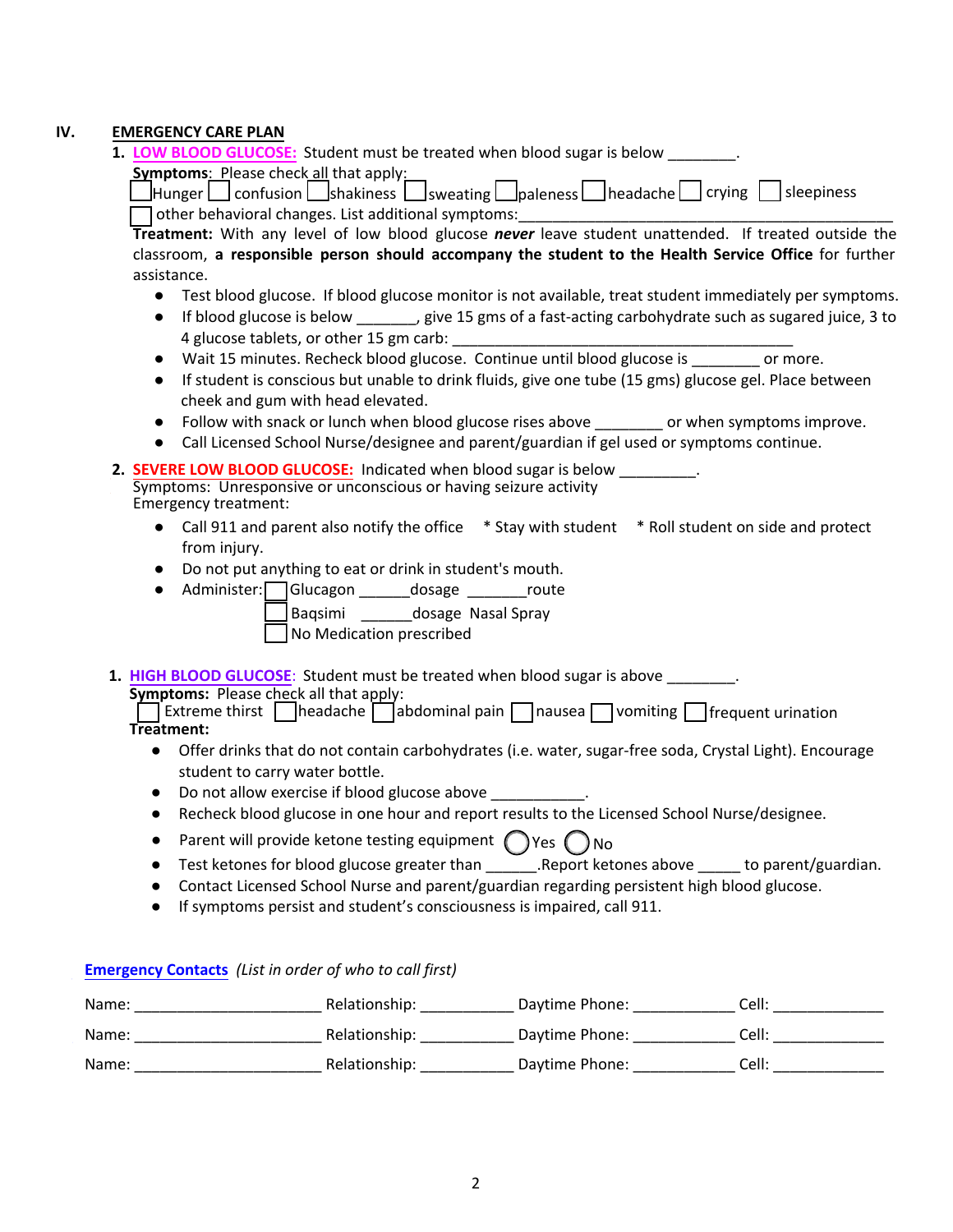# **V. SNACKS AT SCHOOL** (select all that apply)

| Insulin bolus to be given at time carb snack is consumed if it has been at least three hours after last dose |
|--------------------------------------------------------------------------------------------------------------|
| of insulin.                                                                                                  |

- \_\_\_ Insulin bolus to cover afternoon snack can be predetermined and given with lunch bolus if snack consumed within 1½ hours of insulin administration.
- Student is to use a "free carb" or predetermined snack as provided by parent.
- Carb choice determined by blood glucose with pump determining need for insulin bolus.
- Will not eat snacks provided at school.

#### **VI. STUDENT TRANSPORTATION CONSIDERATIONS**

| If student is totally independent in diabetes management, it is the student's responsibility to alert staff of |
|----------------------------------------------------------------------------------------------------------------|
| high or low blood glucose occurring 30 minutes or less before the end of the day.                              |

#### **STUDENTS WHO RIDE THE BUS:**

If a low blood glucose episode occurs 30 minutes or less prior to departure, the designated staff will:

- Call parent to of low blood glucose episode (regardless if blood glucose returns to normal).
- Allow child to ride the bus home if blood glucose returns to normal.
- Call parent to pick up student. **Students will not be sent on the bus with a low blood glucose.**

#### **STUDENTS WHO DRIVE TO SCHOOL (HIGH SCHOOL ONLY):**

If a low blood glucose episode occurs 30 minutes or less prior to departure, the **student** will:

- Treat mild hypoglycemia, wait 15 minutes and retest. If blood glucose returns to normal, student will drive home.
- Call parent to inform of low blood glucose episode.
- Call parent to pick up child if blood glucose does not return to normal **(students with low blood glucose or high blood glucose with a large amount of ketones will not be allowed to drive home).**

# **VII. PHYSICIAN/LICENSED PRESCRIBER AUTHORIZATION**

- My signature below provides authorization of the above procedures/medications for the current school year.
- If changes are indicated, I will provide new written authorization.
- Student is ready to perform and self-manage diabetes care and procedures as outlined in this "Individual Health Care/Emergency Plan for Students with Diabetes". (Similarly No.  $\Box$  No. (Parent/guardian and Licensed School Nurse must verify competency as well)
- Parent may make insulin dose adjustments, which are to be provided in writing.

| <b>PHYSICIAN/LICENSED PRESCRIBER SIGNATURE:</b> | DATE:    |
|-------------------------------------------------|----------|
| <b>PRINT NAME:</b>                              | PHONE #: |
| CLINIC:                                         | $FAX#$ : |

*(See reverse side for Parent Authorization)*